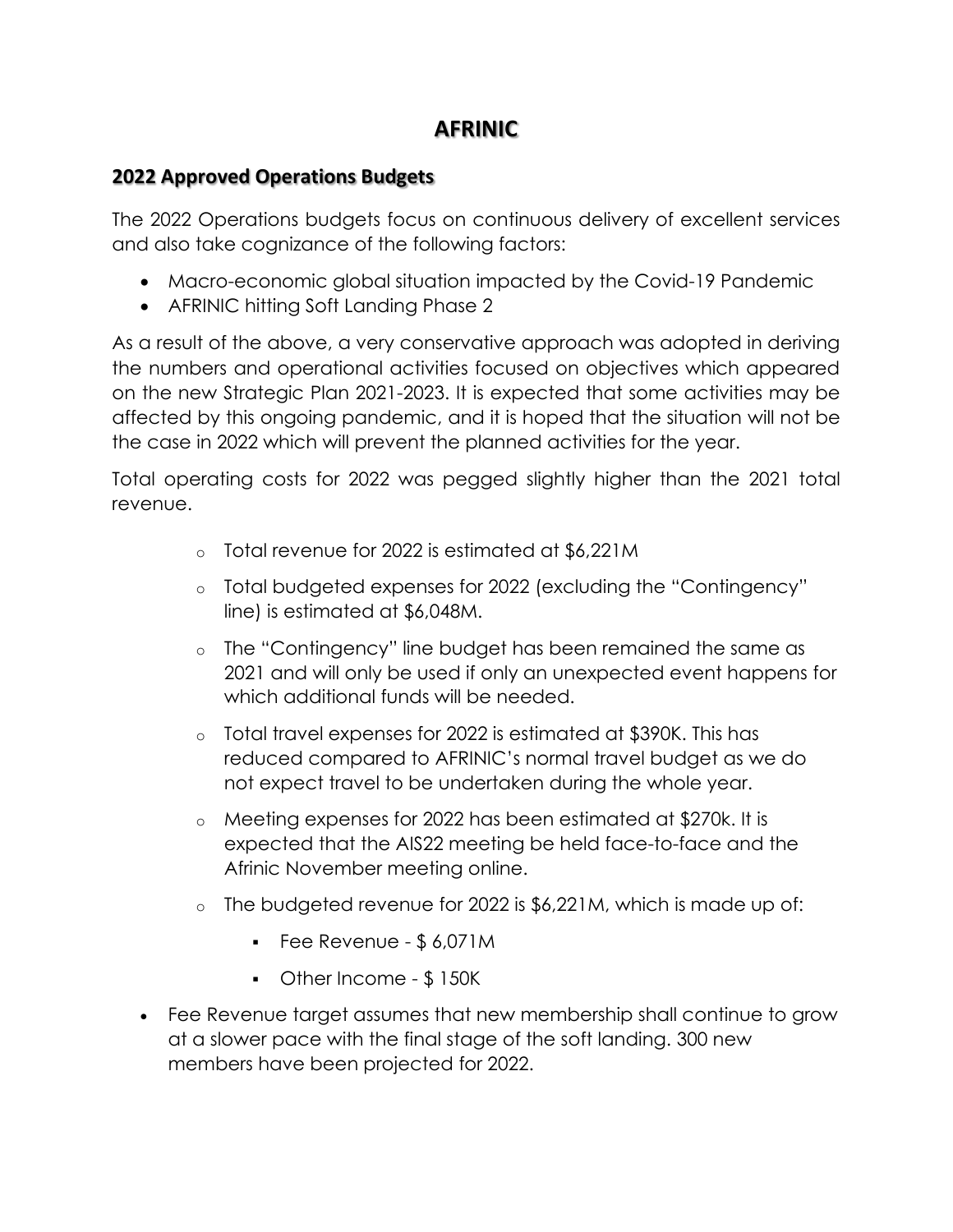- The budgeted operating costs reflects the execution of the Strategic Plan 2021-2023 and at the same time reflect caution with regards to uncertainty associated with the exhaustion; while maintaining high standard of service level.
- The following should be noted with regards to operating costs for 2022:
	- o Staff costs represent the highest single cost line item in the organization operating expenses. The focus for 2022 shall be the replacement of existing vacant position and recruitment of only one staff in Member Services department. Total HR Costs represents 50% of total operating Costs for 2022. The increase includes an average of 7% annual salary adjustment and the readjustments of some staff salaries following the recommendation of the Head of Departments. In addition, 30 staff shall be entitled to the air passage benefits as per policy. Staff training have been set at \$114K or 3.6% of total HR Costs.
	- o Legal & consultancy fees includes an amount of \$ 140K for legal expenses and \$107K for consultancy fees (HR consultancy, Agile transformation, engagement survey, etc)
	- o "Computer Expenses" includes various software Licences like NetSuite, VMWare, Event Management, other infrastructure licences and other accessories.
	- o "Marketing & Communications Expenses" line includes translations costs and various marketing and communications materials.
	- o "Members Training & Capacity Building" reflects a focus on IPv6 Deployments on the continent. Traditional training workshops are slowly being replaced by e-Learning and webinars.
	- o "Travel Expenses" for 2022 is estimated at \$390K. It is not expected that travel to be undertaken during the whole year.
	- o Our "Research & Innovation" efforts and collaborations which started in 2019 is expected to be maintained with increased involvement of other partners.
	- o "Outreach" activities are set to continue and reinforced with a view to get even closer to membership base and also in the light of Soft-Landing phase 2.
	- o "Stakeholders Engagement" In line with the organization objective this line budget will represent AFRINIC effort at engaging stakeholders and governments. It is hoped that this initiative shall increase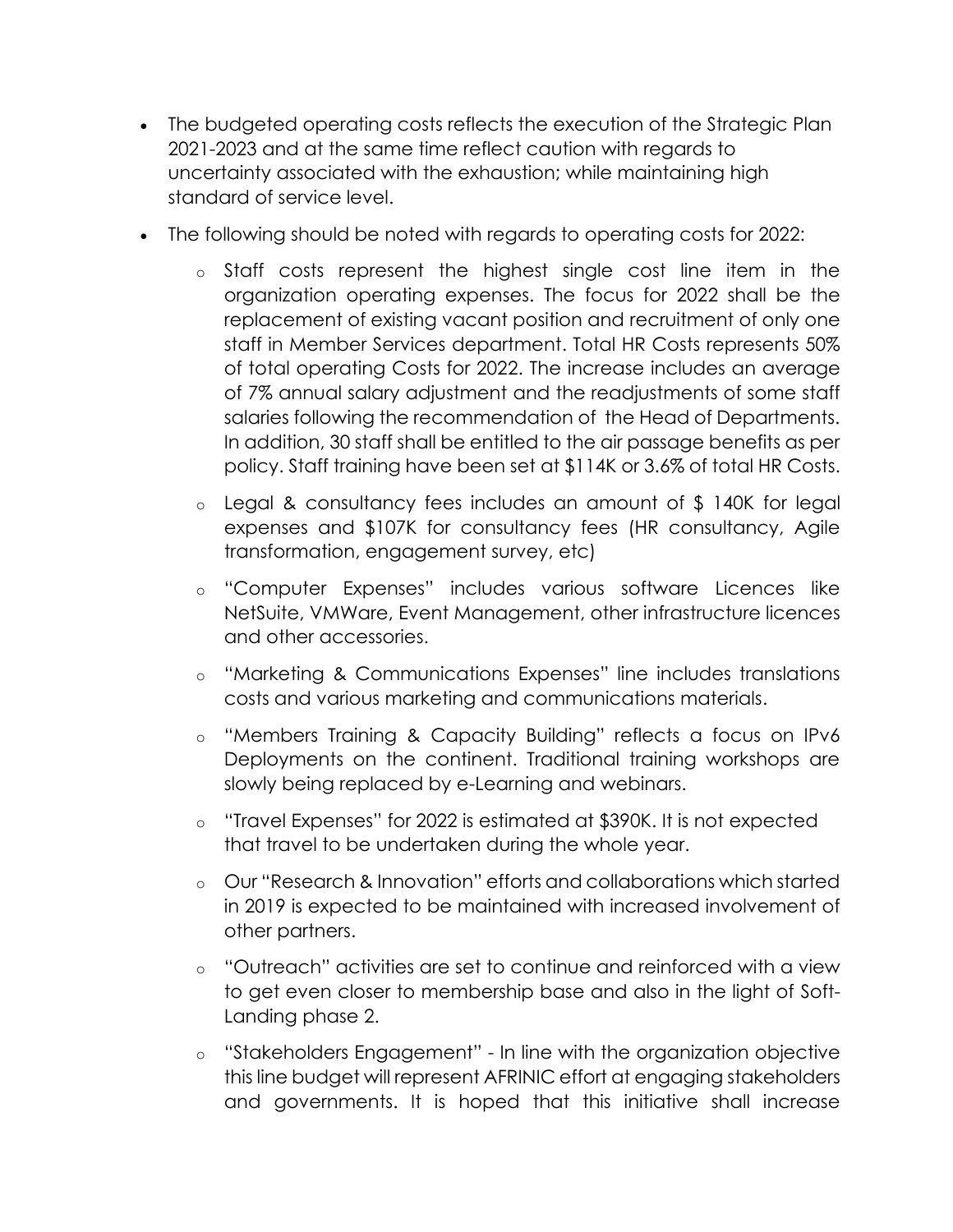proximity with the community and other stakeholders; hence adopting a more inclusive approach.

- o "Community Support" is expected to continue as another way of being closer to the community and support to regional partners. This includes AFRINIC Fellowship program.
- o A contingency amount of \$105K has been included in the operational costs budget to cover contingency risks as per the Contingency Policy. Any expenditure used in this budget line will need Board approval. Utilization of the contingency shall be strictly controlled.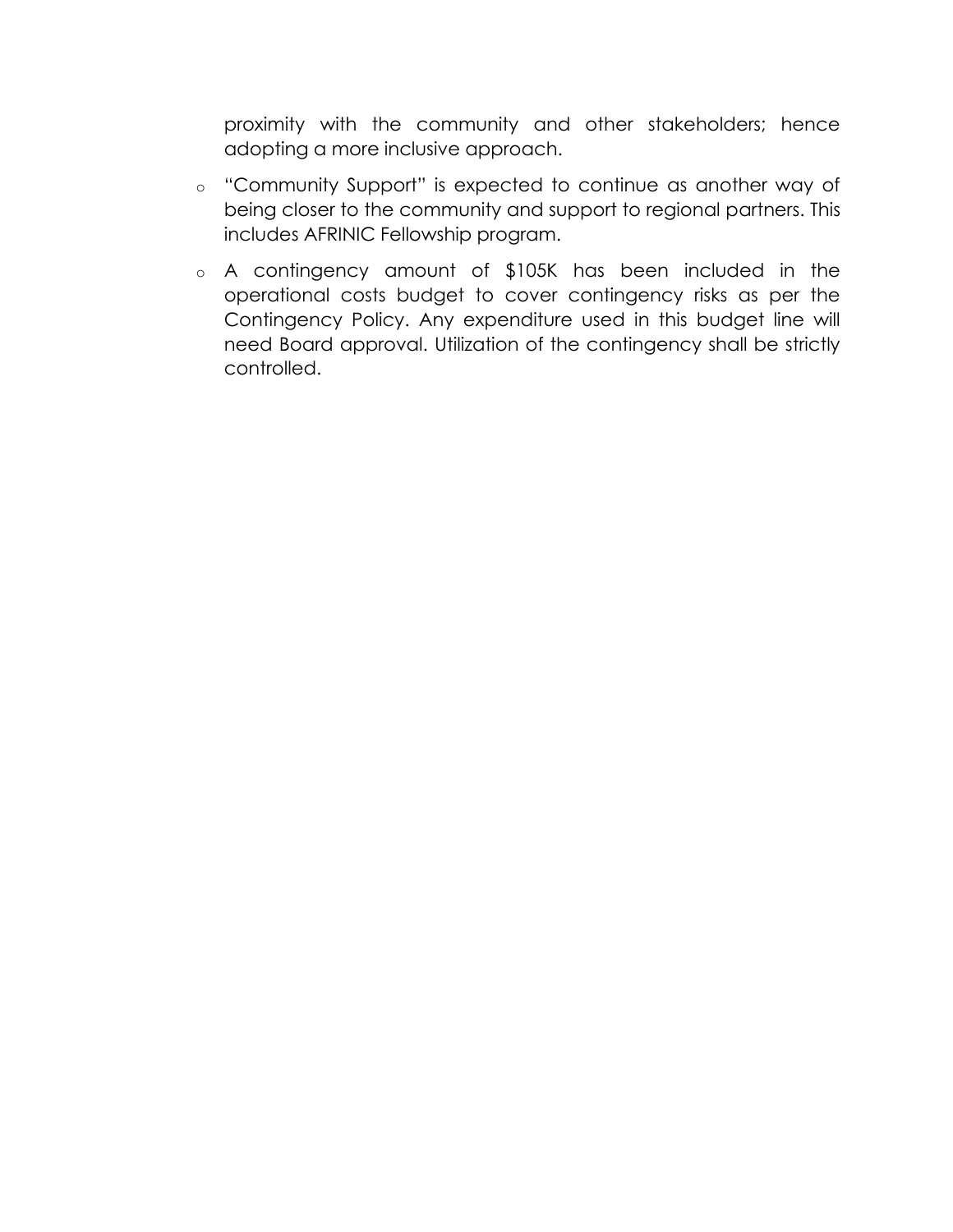| 40.00           |                | \$ Exchange rate                                  | 41.00        |
|-----------------|----------------|---------------------------------------------------|--------------|
| <b>Estimate</b> | 2021           |                                                   |              |
| actual          | <b>Budgets</b> |                                                   | 2022 Budgets |
| US\$            | US\$           | <b>Administrative expenses</b>                    | US\$         |
| \$2,500,000     | \$2,768,165    | <b>HR</b>                                         | \$3,077,500  |
| \$100,000       | \$109,050      | Telecommunications                                | \$115,750    |
| \$230,000       | \$249,459      | Computer expenses                                 | \$293,738    |
| \$258,557       | \$310,035      | Office Expenses                                   | \$312,035    |
| \$6,400         | \$6,400        | Motor vehicle expenses                            | \$6,400      |
| \$50,000        | \$50,000       | Insurance                                         | \$70,000     |
| \$60,000        | \$61,662       | Printing, postage & subscriptions                 | \$77,172     |
| \$80,000        | \$70,000       | <b>Bank</b> charges                               | \$85,000     |
| \$16,400        | \$16,400       | Professional Fees                                 | \$17,700     |
| \$170,000       | \$184,000      | Depreciation                                      | \$243,700    |
| \$542,000       | \$148,630      | Legal & Consultancy Fees                          | \$247,000    |
| \$4,013,357     | \$3,973,801    | <b>Total Administrative expenses</b>              | \$4,545,994  |
|                 |                |                                                   |              |
|                 |                | <b>Distribution expenses</b>                      |              |
| \$30,000        | \$50,000       | Marketing & Comms expenses                        | \$59,300     |
| \$75,000        | \$100,000      | <b>Bad</b> debts                                  | \$75,000     |
| \$80,000        | \$230,000      | Meeting expenses                                  | \$258,400    |
| \$15,000        | \$98,820       | Members Training & Capacity Building              | \$70,000     |
| \$25,000        | \$290,000      | Travel expenses                                   | \$390,000    |
| \$20,000        | \$70,000       | Research & Development                            | \$37,500     |
| \$0             | \$146,900      | Outreach Initiatives                              | \$128,200    |
| \$0             | \$82,000       | Community Engagement                              | \$80,450     |
| \$15,000        | \$150,000      | <b>Community Support</b>                          | \$205,500    |
| \$46,000        | \$46,000       | NRO Shared Costs                                  | \$46,000     |
| \$63,000        | \$63,000       | Contributions to ICANN                            | \$63,000     |
| \$85,000        | \$60,000       | Remote Sites Operation Costs                      | \$80,000     |
|                 |                | \$454,000 \$1,386,720 Total Distribution expenses |              |
|                 |                |                                                   | \$1,493,350  |
| \$0             | \$0            | <b>Other Costs</b>                                |              |
|                 |                |                                                   |              |
| \$105,000       | \$105,000      | <b>CONTINGENCY</b>                                | \$105,000    |
|                 |                |                                                   |              |
| \$4,572,357     | \$5,465,521    | <b>Total Operating expenses</b>                   | \$6,144,344  |
|                 |                |                                                   |              |
|                 |                |                                                   |              |
|                 |                | <b>REVENUE</b>                                    |              |
| \$5,900,000     | \$5,967,875    | Fees Income                                       | \$6,071,100  |
| \$50,000        | \$100,000      | Other Income                                      | \$150,000    |
| \$5,950,000     |                | \$6,067,875 TOTAL REVENUE                         | \$6,221,100  |
| \$1,377,643     | \$602,354      | <b>Budgeted Surplus</b>                           | \$76,756     |
|                 |                |                                                   |              |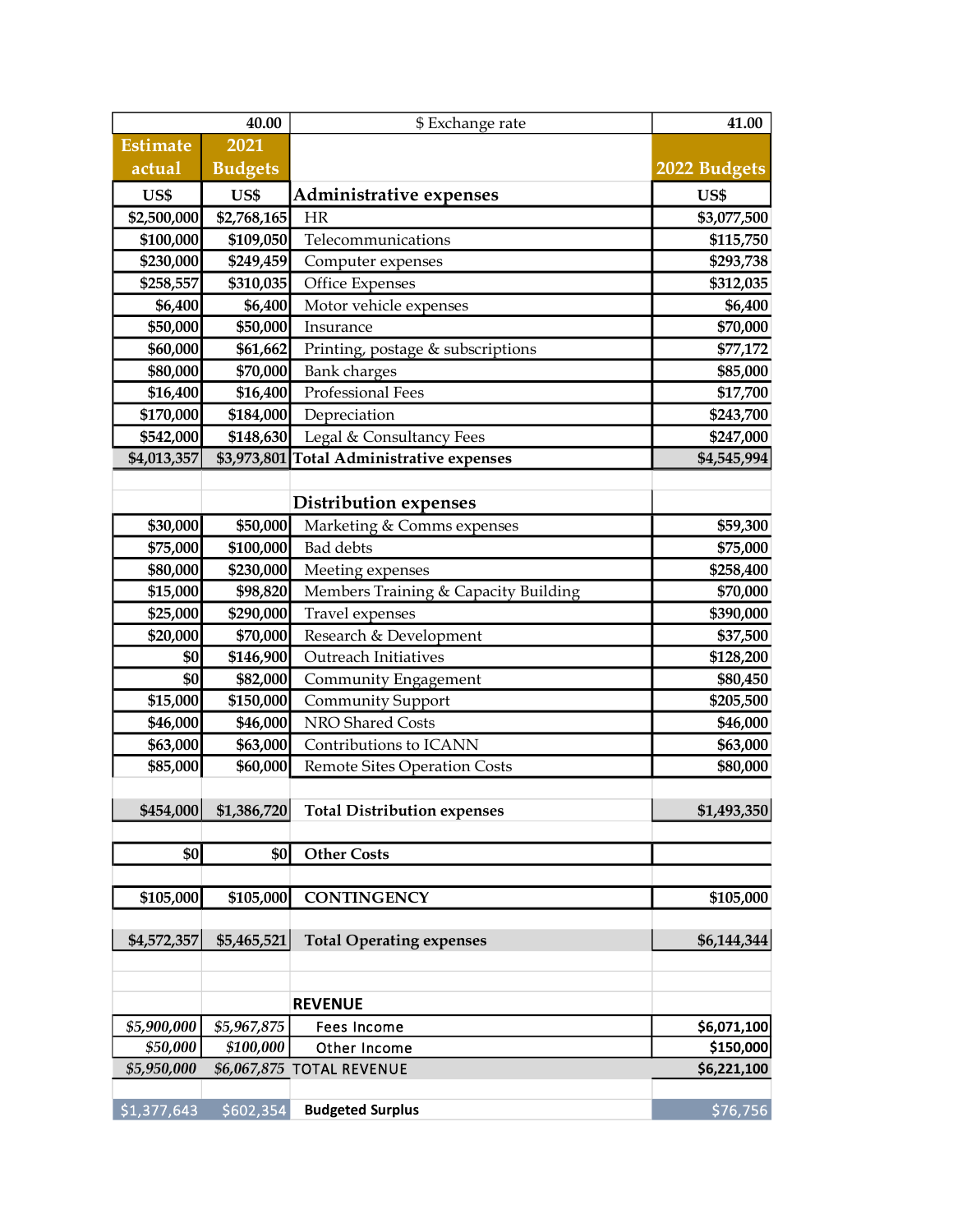| <b>CAPEX 2022</b>              |              |         |
|--------------------------------|--------------|---------|
| <b>Infrastructure Unit</b>     |              | 189,200 |
| <b>Member services</b>         | $\mathbb{S}$ | 1,800   |
| HR & Admin                     |              | 29,000  |
| <b>Stakeholders engagement</b> |              | 4,400   |
| <b>MyAfrinic V2</b>            |              | 145,700 |
| Contigency (CAPEX)             |              |         |
| <b>MyAfrinic V2.1</b>          |              | 133,750 |
|                                |              | 503,850 |

- o MyAfrinic V2 project was initially planned to be completed in November 2020. However, with COVID 19 pandemic and some major challenges we faced since 2020 the target has not been met. It is envisaged that the projected will be completed in the first quarter of 2022. An amount of USD 145k was budgeted for this project.
- o With MyAfrinic V 2.1 in mind, an additional USD 133k will be required for this upgrade. Since the project has not been completed and is not up and running as should be, this cannot be capitalized in 2021. Thus, this has been carried forward to 2022. The additional amount of USD 133k has been budgeted under contingency budget line under CAPEX